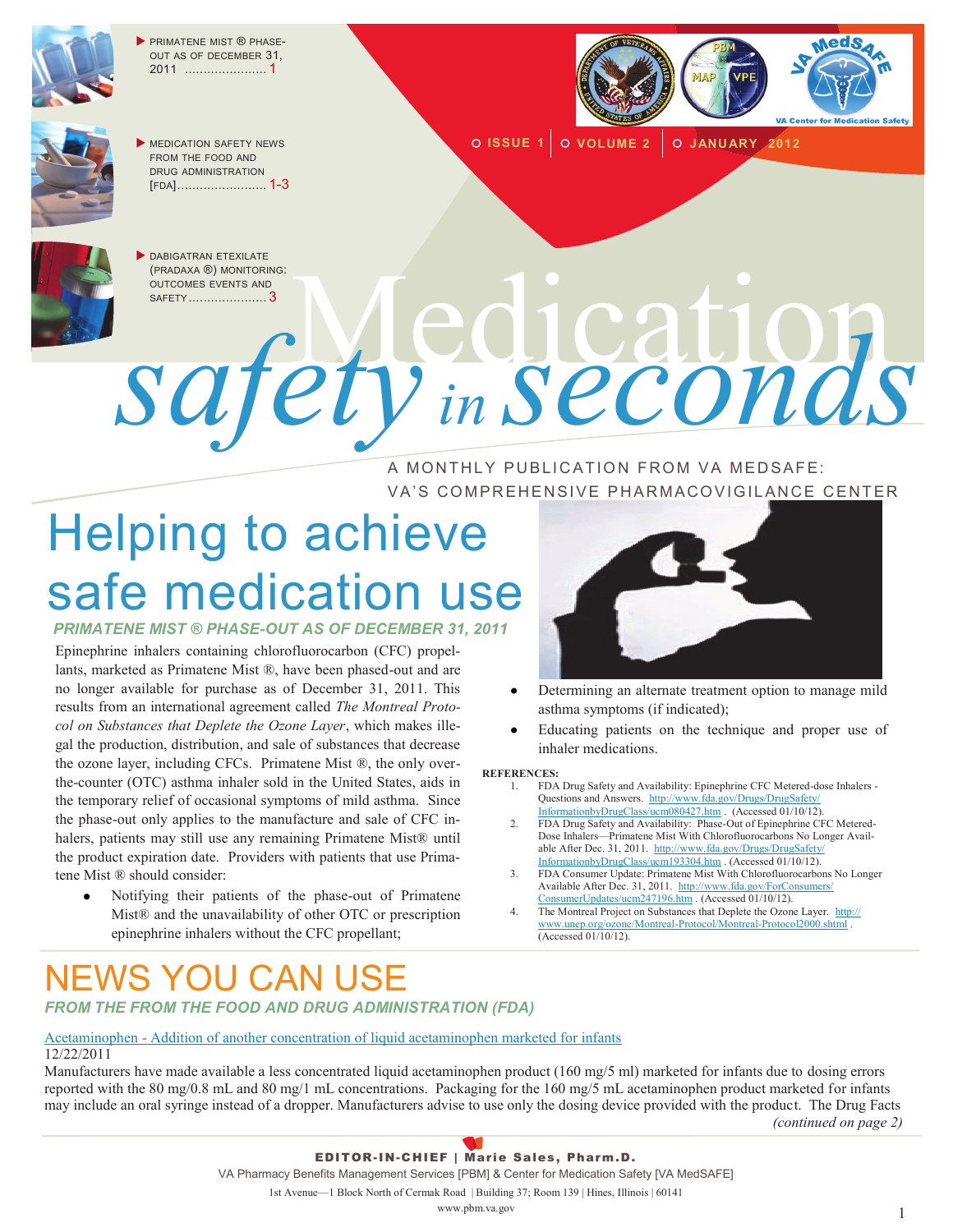### NEWS YOU CAN USE *FROM THE FOOD AND DRUG ADMINISTRATION (FDA)*

#### *(continued from page 1)*

label on the package shows product concentration (in mg/mL), dosage, and directions for use to avoid the potential for dosing errors/confusion.

#### Gilenya - [Safety review of a reported death after the first dose of Multiple Sclerosis drug Gilenya \(fingolimod\)](http://www.fda.gov/Drugs/DrugSafety/ucm284240.htm)

#### 12/20/2011

The FDA has alerted practitioners and providers to a report in FDA's Adverse Events Reporting System (AERS) database describing the death of a patient with multiple sclerosis (MS) within 24 hours of taking the first dose of fingolimod (GILENYA). This patient had completed, without incident, a 6-hour monitoring period following initial administration of the agent. The report documents this patient receiving a beta blocker (metoprolol) and a calcium channel blocker (amlodipine). At present, the cause of death is not known.

Fingolimod (GILENYA) is a sphingosine-1-phosphate-receptor modulator which may induce a decrease in heart rate and/or an atrioventricular conduction block. In clinical trials, this occurred within six hours of the initial fingolimod (GILENYA) dose, thus necessitating inclusion of a monitoring period in the drug labeling. Additionally, a published case report describes the development of a 7-second period of asystole and sustained bradycardia 21 hours after the first fingolimod (GILENYA) dose in a 20-year old patient. The patient concurrently received risperidone which may have contributed to these effects as well. *†*

FDA recommendations include a baseline EKG in patients with a possible risk for bradyarrythmias, including patients who are also prescribed antiarrhythmic drugs (Class Ia or Class III), beta blockers, calcium channel blockers, as well as those with a low heart rate, history of syncope, sick sinus syndrome, 2<sup>nd</sup> degree or higher conduction block, ischemic heart disease, or congestive heart failure.\* **FDA** continues to evaluate this case and believes that fingolimod (GILENYA) confers clinical benefit when used as directed.

*†**[ADDITIONAL REFERENCE FOR PUBLISHED CASE REPORT: Espinosa PS, Berger JR. Delayed fingolimod-associated asystole. Mult Scler. 2011 Nov;17(11):1387-9.] \* [NOTE: Fingolimod (GILENYA) has not been studied in patients with ischemic heart disease, congestive heart failure, 2nd degree or higher conduction block, sick sinus syndrome, or prolonged QT interval. In addition, no studies evaluated the use of fingolimod (GILENYA) with Class Ia or Class III antiarrhythmic agents.] Contributed by: Kathryn Tortorice, Pharm.D., B.C.P.S.*

#### Multaq - [Review update of Multaq \(dronedarone\) and increased risk of death and serious cardiovascular adverse events](http://www.fda.gov/Drugs/DrugSafety/ucm283933.htm)

#### 12/19/2011 **\*\*\* UPDATE FROM 07/21/2011 \*\*\***

Dronedarone (MULTAQ) is currently indicated to reduce hospitalization for atrial fibrillation (AF) in patients in sinus rhythm with a history of non-permanent AF (paroxysmal or persistent AF). A completed review by the FDA finds that:

- Dronedarone (MULTAQ) increases the risk of serious cardiovascular (CV) events, including death, when used by patients in permanent AF, as reflected in the product label's updated boxed warning.
- Dronedarone provides a benefit for patients with non-permanent AF (i.e., paroxysmal AF: AF that terminates spontaneously within 7 days; or persistent AF: recurring episodes of AF lasting more than 7 days).

Additional labelling changes include warnings and recommendations that advise to:

- Avoid dronedarone (MULTAQ) in patients with AF unable to undergo conversion to normal sinus rhythm (permanent AF) since dronedarone (MULTAQ) doubles the rate of cardiovascular death, stroke, and heart failure in such patients.
- Monitor heart (cardiac) rhythm by electrocardiogram (ECG) at least once every 3 months. If the patient experiences AF, discon- $\bullet$ tinue dronedarone (MULTAQ) or, if clinically indicated, cardiovert.
- Prescribe appropriate antithrombotic therapy for patients receiving dronedarone (MULTAQ) .  $\bullet$

#### Zocor (simvastatin) - [Revised dose limitation for Zocor \(simvastatin\) when taken with amiodarone](http://www.fda.gov/Drugs/DrugSafety/ucm283137.htm)

#### 12/15/2011 **\*\*\* UPDATE FROM 06/08/2011 \*\*\***

In [June 2011,](http://www.fda.gov/Drugs/DrugSafety/ucm256581.htm) FDA lowered the simvastatin dose limitation from 20 mg to 10 mg when taken concomitantly with amiodarone to avoid drug interaction. However, contrary to other interacting drugs, no pharmacokinetic or clinical trial data supported the decrease in simvastatin dose when used with amiodarone. Consequently, FDA restored the simvastatin dose limit to 20mg when taken with amiodarone.

SSRI - [Selective serotonin reuptake inhibitor \(SSRI\) antidepressant use during pregnancy and reports of a rare heart and lung condition in newborn babies](http://www.fda.gov/Drugs/DrugSafety/ucm283375.htm) 12/14/2011

A single published study supported FDA's previous Public Health Advisory in 2006 warning about the use of SSRI antidepressants by women during pregnancy and the potential risk of persistent pulmonary hypertension of the newborn (PPHN). PPHN may potentially require intensive supportive care measures, with severe cases possibly resulting in multiple organ damage, including brain damage, and even death. Conflicting findings from newer studies that evaluate this potential risk make it difficult for FDA to definitively associate SSRI use in pregnancy with PPHN. Health care providers should continue to treat depression during pregnancy as clinically appropriate. FDA will update the SSRI labels as any new data regarding SSRI use and PPHN become available.

#### ADHD - [Safety Review Update of Medications used to treat Attention-Deficit/Hyperactivity Disorder \(ADHD\) in adults](http://www.fda.gov/Drugs/DrugSafety/ucm279858.htm) 12/12/2011

Two large epidemiologic studies looked at increased risk of heart attack (myocardial infarction, or MI), sudden cardiac death, or stroke possibly associated with ADHD medications including stimulants (amphetamine products and methylphenidate), atomoxetine, and pemoline (no longer marketed). Data analyzed from one study that evaluated heart attacks and sudden deaths in a sample of adults, and a second study that examined strokes in these adults, did not reveal an increased risk of serious adverse cardiovascular events in adults taking the above products. FDA recommends continued use of ADHD medications, provided that:

- *Stimulant products and atomoxetine should generally not be used in patients with serious heart problems, or for whom an increase in blood pressure or heart rate would be problematic.*
- *Patients treated with ADHD medications should be periodically monitored for changes in heart rate or blood pressure.*